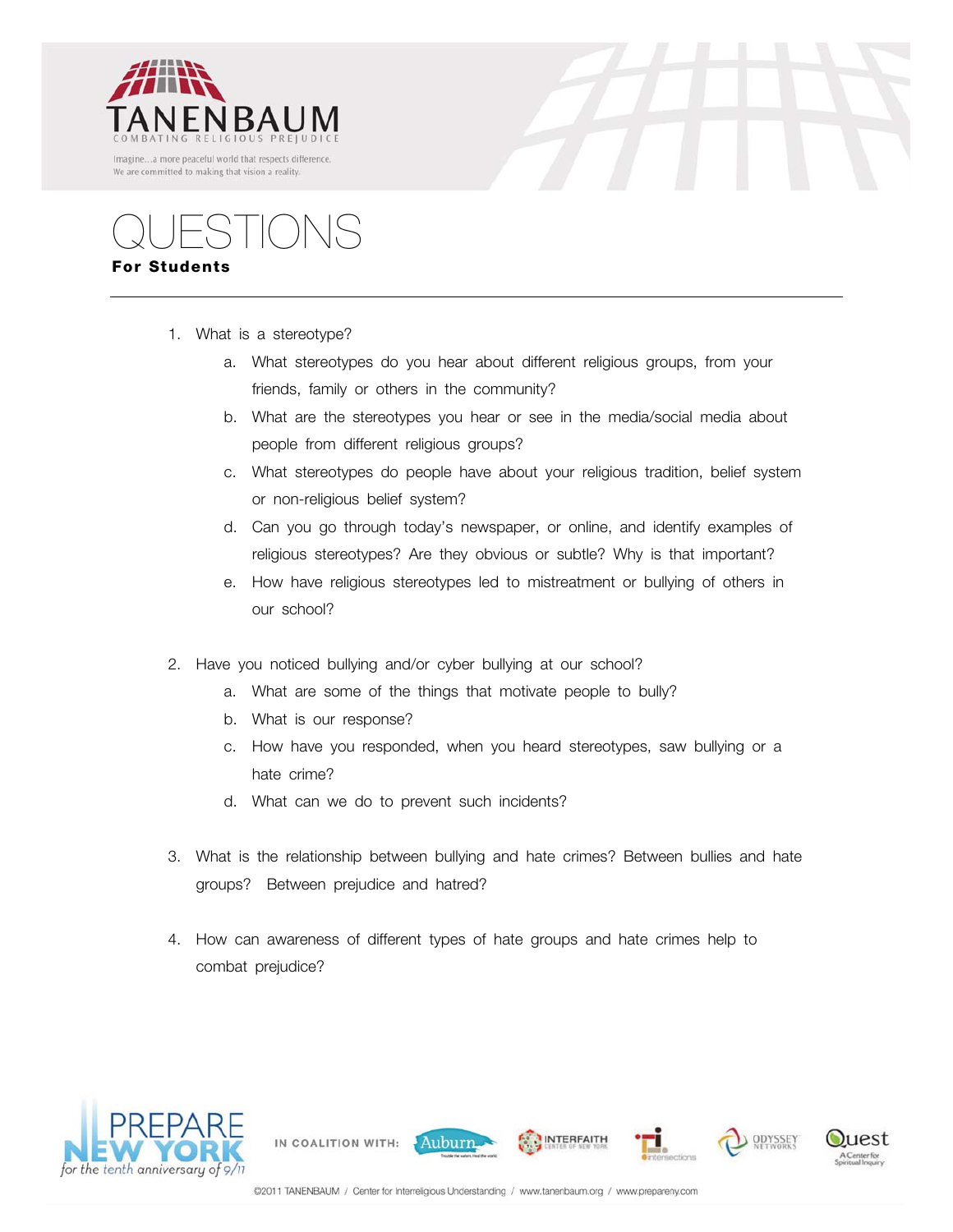- 5. How could more knowledge of different religions enhance our interactions with people from diverse backgrounds? Do you think it is important to be aware of various world religions? Why or why not?
	- a. Can you identify similarities and differences among different religious beliefs?
- 6. There is a lot of information about Muslims all around us.
	- a. When we look at the facts, what is surprising?
	- b. How do you respond to the demographical data about Muslims in the United States?
	- c. How do the experiences of Muslims in the United States compare to the experiences of other religious and/or immigrant groups in the United States, both historically and presently? Are there any cycles or patterns that seem to recur over time? What can we learn from such trends?
	- d. Are there any similarities between Islam and your beliefs (religious or nonreligious)?
	- e. What informs perceptions of Muslims in the United States? What can be done to change inaccurate perceptions?
- 7. Who is targeted in the United States?
	- a. Does anything strike you about the history of opposition to places of worship and religious practices in the United States?
	- b. Do you notice any trends?
	- c. Are there / what are the similarities and differences between what happened near Ground Zero with Park51 and other communities throughout U.S. history who opposed the building of houses of worship and religious practices?
	- d. Do the cases presented (and others you may know about) challenge the notion of the United States as a land of religious freedom? How so?
- 8. Although the proposed Park51 community center is located in lower Manhattan, the controversy surrounding it swept across the nation and globe.
	- a. Is this a local issue, a national issue or a global issue?
	- b. What do you think the broader impact and implication of this issue is/will be?
- 9. Our school is one school. Are we one community and homogeneous or are we diverse?
	- a. What is diversity?
	- b. How diverse is our school?